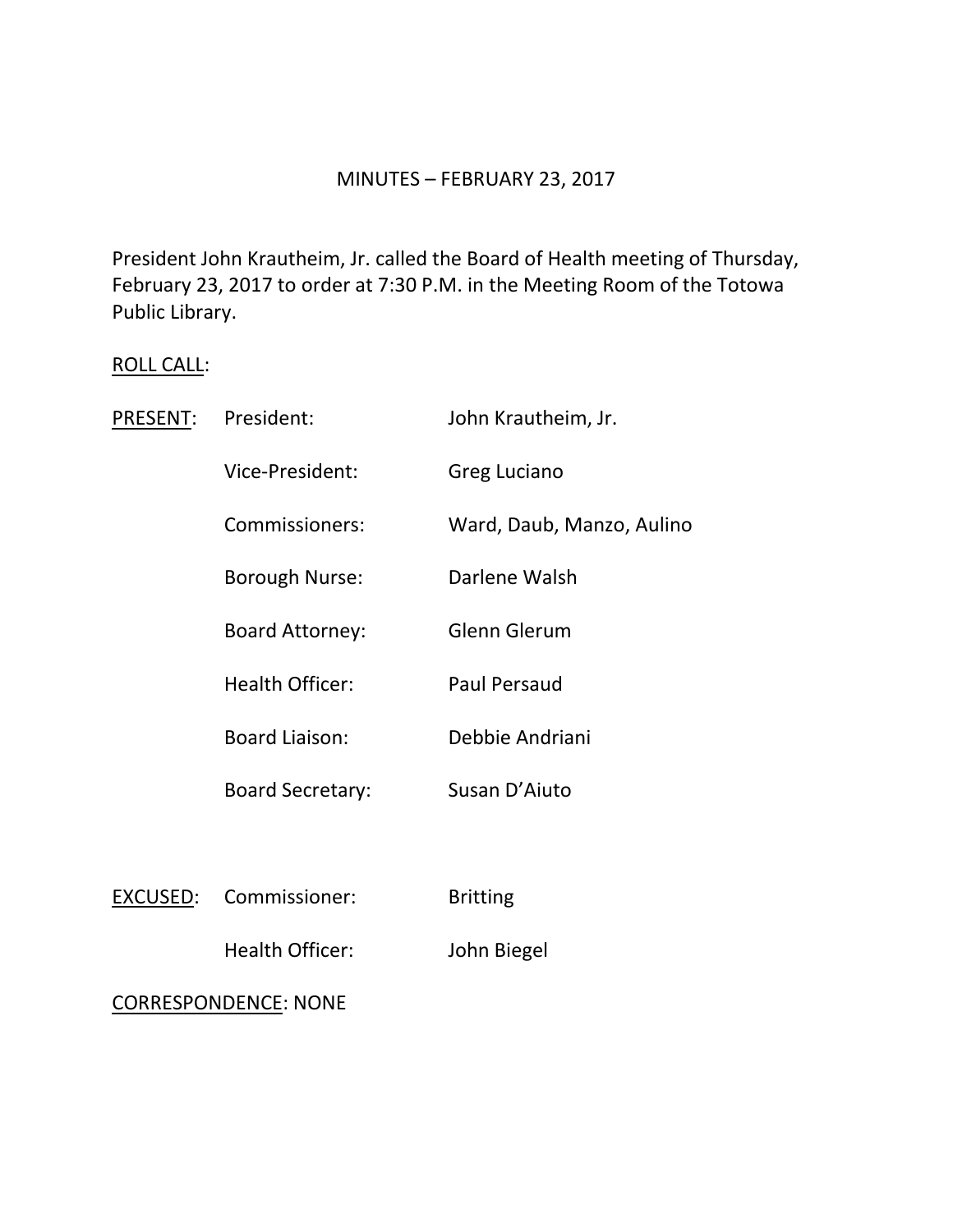## MINUTES:

Commissioner Daub made a motion to accept the minutes of the January 26, 2017 Board of Health meeting, seconded by Manzo. All Commissioners in attendance voted in the affirmative.

## BILLS: NONE

## REPORTS:

Commissioner Ward made a motion to accept the reports submitted, seconded by Aulino. All Commissioners in attendance voted in the affirmative.

### OLD BUSINESS

Greg Luciano accepted the positon for Vice-President of the Board of Health for 2017.

### NEW BUSINESS:

The annual blood drive will be held at St. James School Hall on Friday, April 14, 2017 from 6:30 A.M. – 1:30 P.M.

The annual rabies clinic will be held at the DPW garage on Tuesday, April 25, 2017 from 7 P.M. – 8 P.M.